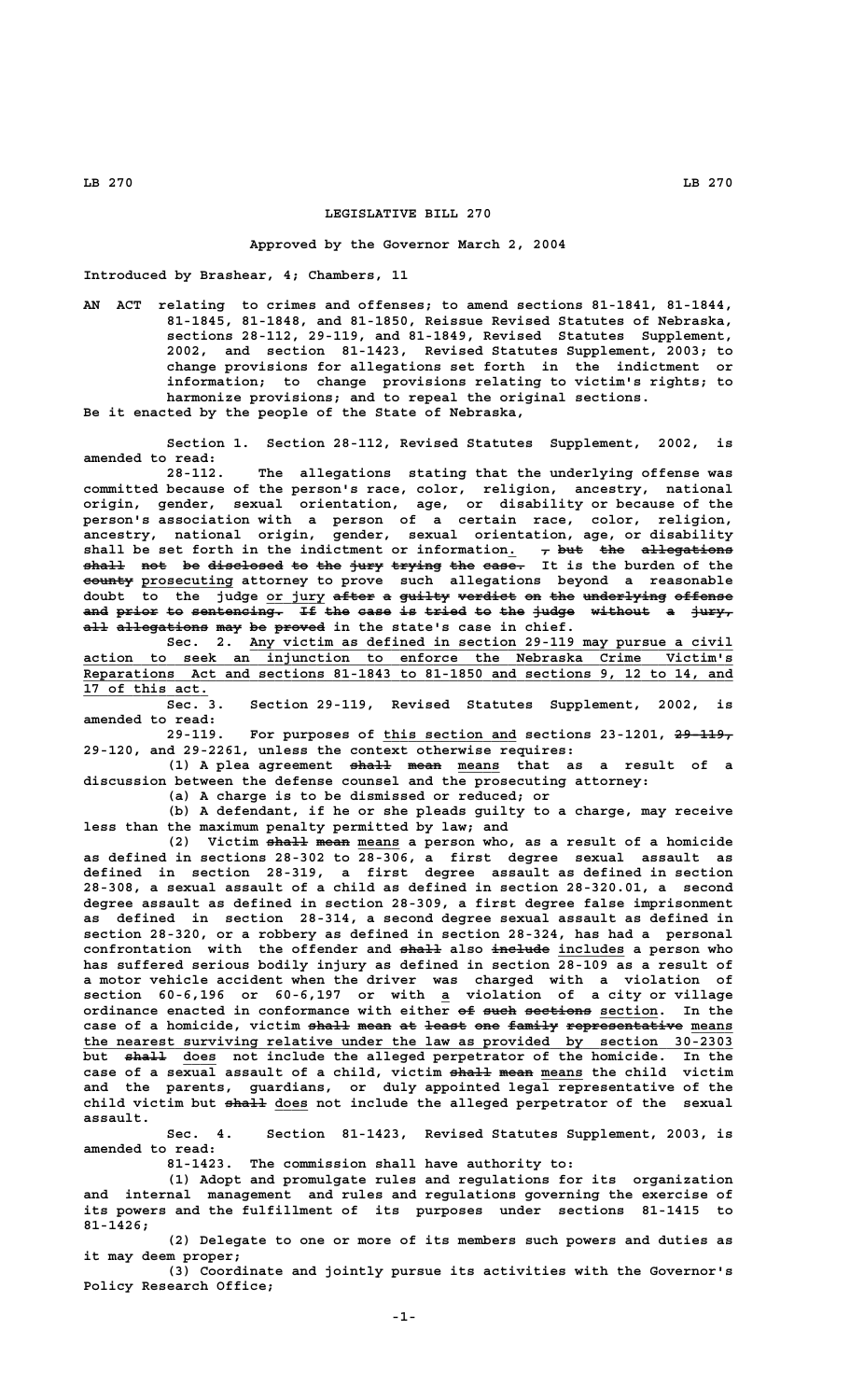**(4) Appoint and abolish such advisory committees as may be necessary for the performance of its functions and delegate appropriate powers and duties to them;**

**(5) Plan improvements in the administration of criminal justice and promote their implementation;**

**(6) Make or encourage studies of any aspect of the administration of criminal justice;**

**(7) Conduct research and stimulate research by public and private agencies which shall be designed to improve the administration of criminal justice;**

**(8) Coordinate activities relating to the administration of criminal justice among agencies of state and local government;**

**(9) Cooperate with the federal and other state authorities concerning the administration of criminal justice;**

**(10) Accept and administer loans, grants, and donations from the United States, its agencies, the State of Nebraska, its agencies, and other sources, public and private, for carrying out any of its functions, except that no communications equipment shall be acquired and no approval for acquisition of communications equipment shall be granted without receiving the** written approval of the director of the division of communications Director of  **\_\_\_\_\_\_\_\_\_\_\_\_\_\_ Communications of the Department of Administrative Services;**

**(11) Enter into contracts, leases, and agreements necessary, convenient, or desirable for carrying out its purposes and the powers granted under sections 81-1415 to 81-1426 with agencies of state or local government, corporations, or persons;**

**(12) Acquire, hold, and dispose of personal property in the exercise of its powers;**

**(13) Conduct random annual audits of criminal justice agencies to verify the accuracy and completeness of criminal history record information maintained by such agencies and to determine compliance with laws and regulations dealing with the dissemination, security, and privacy of criminal history information;**

**(14) Do all things necessary to carry out its purposes and for the exercise of the powers granted in sections 81-1415 to 81-1426, except that no** activities or transfers or expenditures of funds available to the agency  **\_\_\_\_\_\_\_\_\_\_ commission shall be inconsistent with legislative policy as reflected in substantive legislation, legislative intent legislation, or appropriations legislation;**

**(15) Exercise budgetary and administrative control over the Crime Victim's Reparations Committee, the Jail Standards Board, and the Community Corrections Council;**

**(16) Appoint and remove for cause the director of the Nebraska Law Enforcement Training Center; and**

**(17) Do all things necessary to carry out sections 81-1843 to ——————— \_\_\_\_\_\_\_\_\_\_\_\_\_\_\_\_\_\_\_\_\_\_\_\_\_\_\_\_\_\_\_\_\_\_\_\_\_\_\_\_\_\_\_\_\_\_\_\_\_\_\_\_ 81-1848 81-1850 and sections 9, 12 to 14, and 17 of this act.**

 **\_\_\_\_\_\_\_\_\_\_\_\_\_\_\_\_\_\_\_\_\_\_\_\_\_\_\_\_\_\_\_\_\_\_\_\_\_\_\_\_\_\_\_\_\_\_\_\_\_\_\_\_\_\_\_\_\_\_\_ Sec. 5. It is the intent of the Legislature that the Nebraska Crime \_\_\_\_\_\_\_\_\_\_\_\_\_\_\_\_\_\_\_\_\_\_\_\_\_\_\_\_\_\_\_\_\_\_\_\_\_\_\_\_\_\_\_\_\_\_\_\_\_\_\_\_\_\_\_\_\_\_\_\_\_\_\_\_\_\_\_\_\_\_\_\_\_\_\_\_\_\_ Victim's Reparations Act be construed as enabling the rights set forth in \_\_\_\_\_\_\_\_\_\_\_\_\_\_\_\_\_\_\_\_\_\_\_\_\_\_\_\_\_\_\_\_\_\_\_\_\_\_\_\_\_\_\_\_\_\_\_\_\_\_\_\_\_\_\_ Article I, section 28, of the Constitution of Nebraska.**

**Sec. 6. Section 81-1841, Reissue Revised Statutes of Nebraska, is amended to read:**

 **——————— \_\_\_\_\_\_\_\_\_\_\_\_\_\_\_\_\_\_\_\_\_\_\_\_\_\_\_\_\_\_ 81-1841. Sections 81-1801 to 81-1841 81-1842 and sections 5 and 7 \_\_\_\_\_\_\_\_\_\_\_\_\_ of this act shall be known and may be cited as the Nebraska Crime Victim's Reparations Act.**

 **\_\_\_\_\_\_\_\_\_\_\_\_\_\_\_\_\_\_\_\_\_\_\_\_\_\_\_\_\_\_\_\_\_\_\_\_\_\_\_\_\_\_\_\_\_\_\_\_\_\_\_\_\_\_\_\_\_\_\_ Sec. 7. Nothing in the Nebraska Crime Victim's Reparations Act or \_\_\_\_\_\_\_\_\_\_\_\_\_\_\_\_\_\_\_\_\_\_\_\_\_\_\_\_\_\_\_\_\_\_\_\_\_\_\_\_\_\_\_\_\_\_\_\_\_\_\_\_\_\_\_\_\_\_\_\_\_\_\_\_\_\_\_\_\_\_\_\_\_\_\_\_\_\_ sections 81-1843 to 81-1850 and sections 9, 12 to 14, and 17 of this act \_\_\_\_\_\_\_\_\_\_\_\_\_\_\_\_\_\_\_\_\_\_\_\_\_\_\_\_\_\_\_\_\_\_\_\_\_\_\_\_\_\_\_\_\_\_\_\_\_\_\_\_\_\_\_\_\_\_\_\_\_\_\_\_\_\_\_\_\_\_\_\_\_\_\_\_\_\_ requiring an act by the state or a political subdivision is deemed to create \_\_\_\_\_\_\_\_\_\_\_\_\_\_\_\_\_\_\_\_\_\_\_\_\_\_\_\_\_\_\_\_\_\_\_\_\_\_\_\_\_\_\_\_\_\_\_\_\_\_\_\_\_\_\_\_\_\_\_\_\_\_\_\_\_\_\_\_\_\_\_\_\_\_\_\_\_\_ any liability if the state or political subdivision fails to act as required \_\_\_\_\_\_\_\_\_\_\_\_\_\_\_\_\_\_\_\_\_\_\_\_\_\_\_\_\_\_\_\_\_\_\_\_\_\_\_\_\_\_\_\_\_\_\_\_\_\_\_\_\_\_\_\_\_\_\_\_\_\_\_\_\_\_\_\_\_\_\_\_\_\_\_\_\_\_ under the Nebraska Crime Victim's Reparations Act or such sections. Such** failure to act also shall not invalidate any legal process or proceeding.

**Sec. 8. Section 81-1844, Reissue Revised Statutes of Nebraska, is amended to read:**

**81-1844. There is hereby created a fund to be known as the Crime Victim and Witness Assistance Fund. Such fund shall contain such amounts as may be appropriated by the Legislature and shall be used only for the purposes ——————— \_\_\_\_\_\_\_\_\_\_\_\_\_\_\_\_\_\_\_\_\_\_\_\_\_\_\_\_\_\_\_\_\_\_\_\_\_ set forth in sections 81-1843 to 81-1848 81-1850 and sections 9, 12 to 14, and** 17 of this act. Such fund shall be administered by the Nebraska Commission on **Law Enforcement and Criminal Justice.**

Sec. 9. (1) The Nebraska Commission on Law Enforcement and Criminal  **\_\_\_\_\_\_\_\_\_\_\_\_\_\_\_\_\_\_\_\_\_\_\_\_\_\_\_\_\_\_\_\_\_\_\_\_\_\_\_\_\_\_\_\_\_\_\_\_\_\_\_\_\_\_\_\_\_\_\_\_\_\_\_\_\_\_\_\_\_\_\_\_\_\_\_\_\_\_ Justice shall create a pamphlet or document that contains the following information: \_\_\_\_\_\_\_\_\_\_\_\_**

> **\_\_\_\_\_\_\_\_\_\_\_\_\_\_\_\_\_\_\_\_\_\_\_\_\_\_\_\_\_\_\_\_\_\_\_\_\_\_\_\_\_\_\_\_\_\_\_\_\_\_\_\_\_\_\_\_\_\_\_\_\_\_\_\_\_ (a) A brief statement of the procedural steps of a criminal case; \_\_\_\_\_\_\_\_\_\_\_\_\_\_\_\_\_\_\_\_\_\_\_\_\_\_\_\_\_\_\_\_\_\_\_\_\_\_\_\_\_\_\_\_\_\_\_\_\_\_\_\_\_\_\_\_\_\_\_\_\_\_\_\_\_\_\_\_ (b) The rights and procedures under sections 81-1843 to 81-1850 and**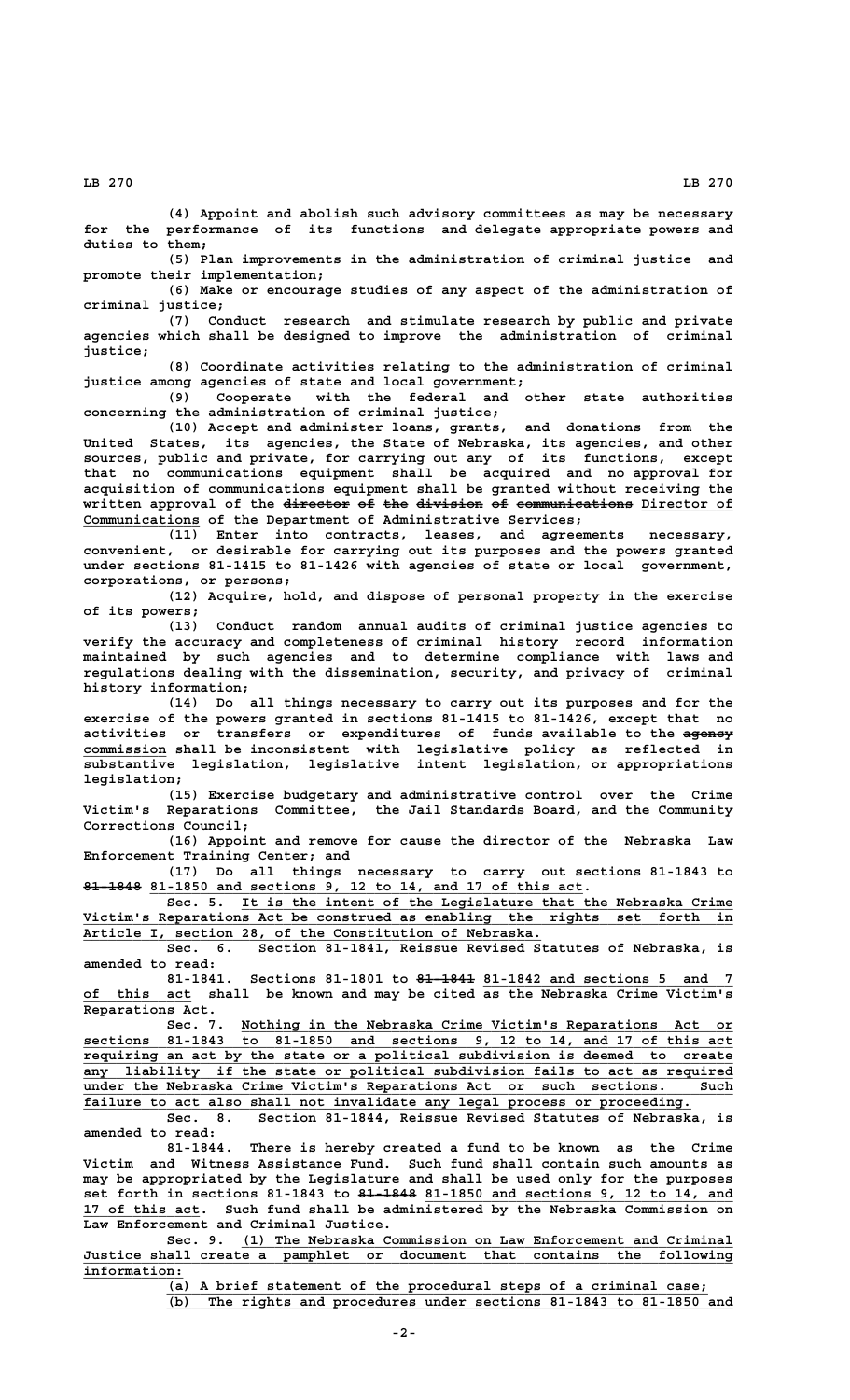**sections 9, 12 to 14, and 17 of this act;** 

 **\_\_\_\_\_\_\_\_\_\_\_\_\_\_\_\_\_\_\_\_\_\_\_\_\_\_\_\_\_\_\_\_\_\_\_\_\_\_\_\_\_\_\_\_\_\_\_\_\_\_\_\_\_\_\_\_\_\_\_\_\_\_\_\_\_\_\_\_ (c) Suggested procedures if the victim or the victim's immediate** family is subjected to acts or threats of physical violence or intimidation by  **\_\_\_\_\_\_\_\_\_\_\_\_\_\_\_\_\_\_\_\_\_\_\_\_\_\_\_\_\_\_\_\_\_\_\_\_\_\_\_\_\_\_\_\_\_\_\_\_\_\_\_\_\_\_\_ the defendant or at the direction of the defendant; and**

 **\_\_\_\_\_\_\_\_\_\_\_\_\_\_\_\_\_\_\_\_\_\_\_\_\_\_\_\_\_\_\_\_\_\_\_\_\_\_\_\_\_\_\_\_\_\_\_\_\_\_\_\_\_\_\_\_\_\_\_\_\_\_\_\_\_\_\_\_ (d) The availability of victim's compensation awards and the address \_\_\_\_\_\_\_\_\_\_\_\_\_\_\_\_\_\_\_\_\_\_\_\_\_\_\_\_\_\_\_\_\_\_\_\_\_\_\_\_\_\_\_\_ of the Crime Victim's Reparations Committee.**

 **\_\_\_\_\_\_\_\_\_\_\_\_\_\_\_\_\_\_\_\_\_\_\_\_\_\_\_\_\_\_\_\_\_\_\_\_\_\_\_\_\_\_\_\_\_\_\_\_\_\_\_\_\_\_\_\_\_\_\_\_\_\_\_\_\_\_\_\_ (2) Not later than seventy-two hours after arraignment of the \_\_\_\_\_\_\_\_\_\_\_\_\_\_\_\_\_\_\_\_\_\_\_\_\_\_\_\_\_\_\_\_\_\_\_\_\_\_\_\_\_\_\_\_\_\_\_\_\_\_\_\_\_\_\_\_\_\_\_\_\_\_\_\_\_\_\_\_\_\_\_\_\_\_\_\_\_\_ defendant for the crime, the county attorney shall distribute to the victim, \_\_\_\_\_\_\_\_\_\_\_\_\_\_\_\_\_\_\_\_\_\_\_\_\_\_\_\_\_\_\_\_\_\_\_\_\_\_\_\_\_\_\_\_\_\_\_\_\_\_\_\_\_\_\_\_\_\_\_\_\_\_\_\_\_\_\_\_\_\_\_\_\_\_\_\_\_\_ as defined in section 29-119, the pamphlet or document of victim's rights**

 **\_\_\_\_\_\_\_\_\_\_\_\_\_\_\_\_\_\_\_\_\_\_\_\_\_\_\_\_\_\_\_\_\_\_\_\_\_\_\_\_\_\_\_\_\_\_\_\_\_\_\_ created by the commission pursuant to this section. Sec. 10. Section 81-1845, Reissue Revised Statutes of Nebraska, is amended to read:**

**81-1845. (1) Any public or private nonprofit agency may apply to the Nebraska Commission on Law Enforcement and Criminal Justice for selection and funding as a victim and witness assistance center pursuant to sections** 81-1843 to <del>81 1848</del> 81-1850 and sections 9, 12 to 14, and 17 of this act.

**(2) The commission shall consider the following factors, together with any other factors it deems appropriate, in selecting applicants to receive funds and be designated as a victim and witness assistance center:**

> **(a) The number of volunteers that the proposed center will utilize; (b) The stated goals of the applicant;**

**(c) The potential number of people that may be served by the**

**proposed center and the needs of the community for such a center; (d) Evidence of community support for the establishment of the**

**proposed center; and (e) The organizational structure of the agency which will operate**

**the proposed center and provide services to victims and witnesses of crimes. (3) Upon evaluation of all applicants, the Nebraska Commission on Law Enforcement and Criminal Justice shall select a number of public or private nonprofit agencies which the commission deems qualified for designation to receive funding for the establishment and operation of such centers.**

**(4) The commission shall, upon the establishment of such centers, conduct appraisals of their performance to determine which of the centers shall receive continuation grants. The commission shall report its finding to the Governor and the Clerk of the Legislature.**

**Sec. 11. Section 81-1848, Reissue Revised Statutes of Nebraska, is amended to read:**

**81-1848. (1) Victims as defined in section 29-119 shall have the following rights:**

**(a) To examine information which is a matter of public record and collected by criminal justice agencies on individuals consisting of identifiable descriptions and notations of issuance of arrest warrants, arrests, detentions, indictments, charges by information, and other formal criminal charges. Such information shall include any disposition arising from such arrests, charges, sentencing, correctional supervision, and release, but shall not include intelligence or investigative information;**

**(b) To receive from the county attorney advance reasonable notice of any scheduled court proceedings and notice of any changes in that schedule;**

 **\_\_\_\_\_\_\_\_\_\_\_\_\_\_\_\_\_\_\_\_\_\_\_\_\_\_\_\_\_\_\_\_\_\_\_\_\_\_\_\_\_\_\_\_\_\_\_\_\_\_\_\_\_\_\_\_\_\_\_\_\_\_\_ (c) To be present throughout the entire trial of the defendant, \_\_\_\_\_\_\_\_\_\_\_\_\_\_\_\_\_\_\_\_\_\_\_\_\_\_\_\_\_\_\_\_\_\_\_\_\_\_\_\_\_\_\_\_\_\_\_\_\_\_\_\_\_\_\_\_\_\_\_\_\_\_\_\_\_\_\_\_\_\_\_\_\_\_\_\_\_\_ unless the victim is to be called as a witness or the court finds \_\_\_\_\_\_\_\_\_\_\_\_\_\_\_\_\_\_\_\_\_\_\_\_\_\_\_\_\_\_\_\_\_\_\_\_\_\_\_\_\_\_\_\_\_\_\_\_\_\_\_\_\_\_\_\_\_\_\_\_\_\_\_\_\_\_\_\_\_\_\_\_\_\_\_\_\_\_ sequestration of the victim necessary for a fair trial. If the victim is to \_\_\_\_\_\_\_\_\_\_\_\_\_\_\_\_\_\_\_\_\_\_\_\_\_\_\_\_\_\_\_\_\_\_\_\_\_\_\_\_\_\_\_\_\_\_\_\_\_\_\_\_\_\_\_\_\_\_\_\_\_\_\_\_\_\_\_\_\_\_\_\_\_ be called as a witness, the court may order the victim to be sequestered;**

 **\_\_\_ (d) To be notified by the county attorney by any means reasonably calculated to give prompt actual notice of the time and place of the ———— ——— ————— —— ——** sentencing proceeding and to be notified by the county attorney in writing of the final disposition of the case within thirty days of the final disposition **of the case following: —— ——— ———— \_\_\_\_\_\_\_\_\_\_**

> **\_\_\_\_\_\_\_\_\_\_\_\_\_\_\_\_\_\_\_\_\_\_\_\_\_\_\_\_\_\_\_\_\_\_\_\_\_\_\_\_\_\_\_\_\_\_\_\_\_\_\_\_\_\_\_\_\_\_\_\_\_\_\_\_\_\_\_\_ (i) The crimes for which the defendant is charged, the defendant's \_\_\_\_\_\_\_\_\_\_\_\_\_\_\_\_\_\_\_\_\_\_\_\_\_\_\_\_\_\_\_\_\_\_\_\_\_\_\_\_\_\_\_\_\_\_\_\_\_\_\_\_\_\_\_\_\_\_\_\_\_\_\_\_ bond, and the time and place of any scheduled court proceedings;**

 **\_\_\_\_\_\_\_\_\_\_\_\_\_\_\_\_\_\_\_\_\_\_\_\_\_\_\_\_\_\_\_\_\_\_\_\_\_\_\_ (ii) The final disposition of the case;**

 **\_\_\_\_\_\_\_\_\_\_\_\_\_\_\_\_\_\_\_\_\_\_\_\_\_\_\_\_\_\_\_\_\_\_\_\_\_\_\_\_\_\_\_\_\_\_\_\_\_\_\_\_\_\_\_ (iii) The crimes for which the defendant was convicted;**

 **\_\_\_\_\_\_\_\_\_\_\_\_\_\_\_\_\_\_\_\_\_\_\_\_\_\_\_\_\_\_\_\_\_\_\_\_\_\_\_\_\_\_\_\_\_\_\_\_\_\_\_\_\_\_\_\_\_\_\_\_\_\_\_\_\_\_\_\_ (iv) The victim's right to make a written or oral impact statement \_\_\_\_\_\_\_\_\_\_\_\_\_\_\_\_\_\_\_\_\_\_\_\_\_\_\_\_\_\_\_\_\_\_\_\_\_\_\_\_\_\_\_\_\_\_\_\_\_\_\_\_\_\_\_\_\_\_\_\_\_\_\_\_\_\_\_\_\_\_\_\_\_\_\_\_\_\_ to be used in the probation officer's preparation of a presentence \_\_\_\_\_\_\_\_\_\_\_\_\_\_\_\_\_\_\_\_\_\_\_\_\_\_\_\_\_\_\_\_\_\_\_\_\_\_\_\_\_\_\_\_\_\_ investigation report concerning the defendant;**

 **\_\_\_\_\_\_\_\_\_\_\_\_\_\_\_\_\_\_\_\_\_\_\_\_\_\_\_\_\_\_\_\_\_\_\_\_\_\_\_\_\_\_\_\_\_\_\_\_\_\_\_\_\_\_\_\_\_\_\_\_\_\_\_\_\_\_\_\_ (v) The address and telephone number of the probation office which \_\_\_\_\_\_\_\_\_\_\_\_\_\_\_\_\_\_\_\_\_\_\_\_\_\_\_\_\_\_\_\_\_\_\_\_\_\_\_\_\_\_\_\_\_\_\_\_\_\_\_ is to prepare the presentence investigation report;**

 **\_\_\_\_\_\_\_\_\_\_\_\_\_\_\_\_\_\_\_\_\_\_\_\_\_\_\_\_\_\_\_\_\_\_\_\_\_\_\_\_\_\_\_\_\_\_\_\_\_\_\_\_\_\_\_\_\_\_\_\_\_\_\_\_\_\_\_\_ (vi) That a presentence investigation report and any statement by \_\_\_\_\_\_\_\_\_\_\_\_\_\_\_\_\_\_\_\_\_\_\_\_\_\_\_\_\_\_\_\_\_\_\_\_\_\_\_\_\_\_\_\_\_\_\_\_\_\_\_\_\_\_\_\_\_\_\_\_\_\_\_\_\_\_\_\_\_\_\_\_\_\_\_\_\_\_ the victim included in such report will be made available to the defendant \_\_\_\_\_\_\_\_\_\_\_\_\_\_\_\_\_\_\_\_\_\_\_\_\_\_\_\_\_\_\_\_\_\_\_\_\_\_\_\_\_\_\_\_\_\_\_\_\_\_\_\_\_\_\_\_\_\_ unless exempted from disclosure by order of the court; and**

 **\_\_\_\_\_\_\_\_\_\_\_\_\_\_\_\_\_\_\_\_\_\_\_\_\_\_\_\_\_\_\_\_\_\_\_\_\_\_\_\_\_\_\_\_\_\_\_\_\_\_\_\_\_\_\_\_\_\_\_\_\_\_\_\_\_\_\_\_ (vii) The victim's right to submit a written impact statement at the \_\_\_\_\_\_\_\_\_\_\_\_\_\_\_\_\_\_\_\_\_\_\_\_\_\_\_\_\_\_\_\_\_\_\_\_\_\_\_\_\_\_\_\_\_\_\_\_\_\_\_\_\_\_\_\_\_\_\_\_\_\_\_\_\_\_\_\_\_\_\_\_\_\_\_\_\_\_ sentencing proceeding or to read his or her impact statement submitted**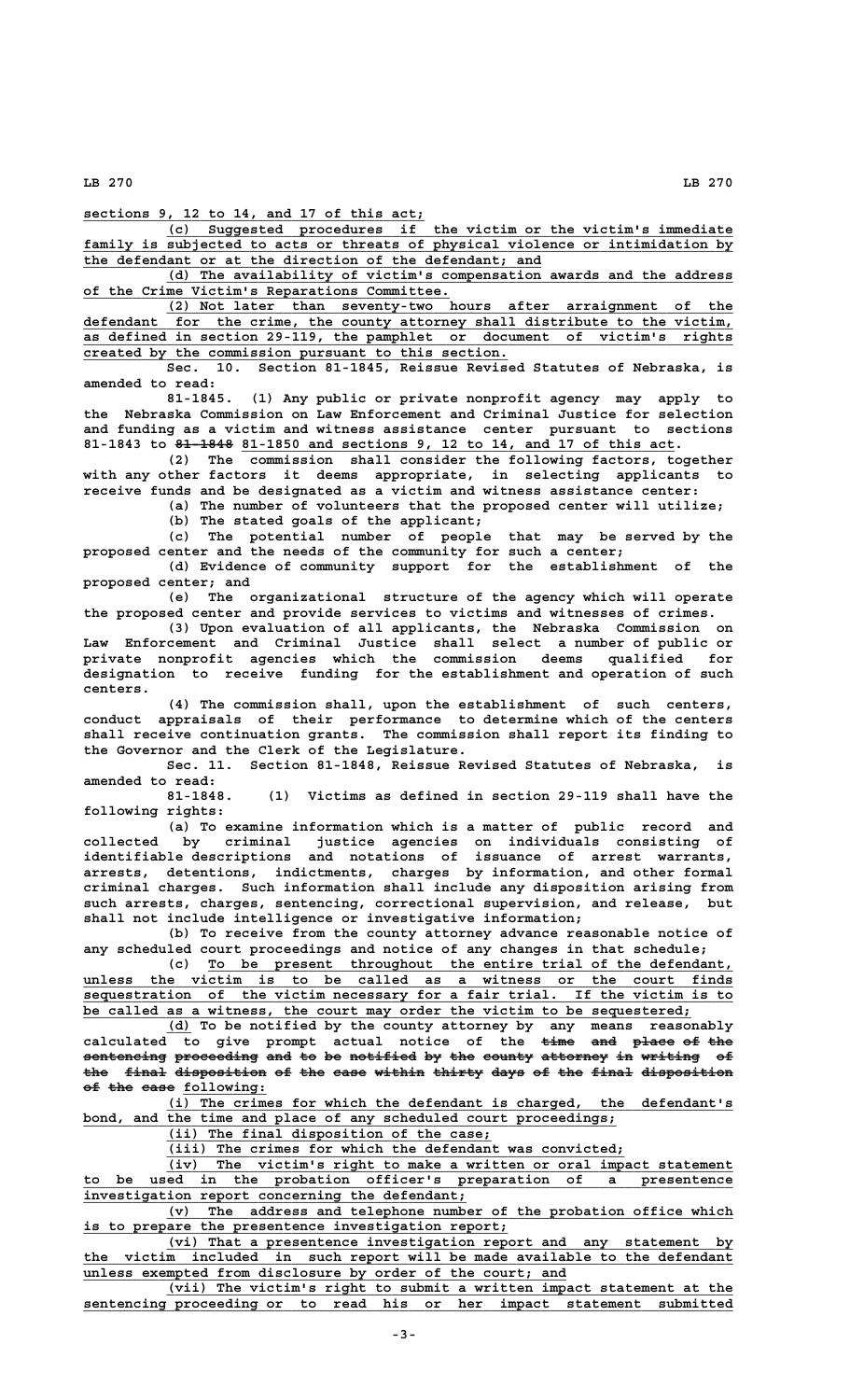**\_\_\_\_\_\_\_\_\_\_\_\_\_\_\_\_\_\_\_\_\_\_\_\_\_\_\_\_\_\_\_\_\_\_\_\_\_\_\_\_\_\_\_\_\_\_\_\_\_\_\_\_\_\_\_\_\_\_\_\_\_\_\_\_\_\_\_\_\_\_\_\_\_\_\_\_\_\_ pursuant to subdivision (1)(d)(iv) of this section at the sentencing**

 **proceeding; \_\_\_\_\_\_\_\_\_\_ ——— \_\_\_ (d) (e) To be notified by the county attorney by any means reasonably calculated to give prompt actual notice of the time and place of any subsequent judicial proceedings if the defendant was acquitted on grounds of insanity;**

> $\{e\}$  Within ninety days of conviction of an offender<sub>7</sub> to be notified of the tentative date of release and the earliest parole eligibility date of **such offender; and ———— ————————— ———**

(f) To be notified  $e^{\pm}$  any parole hearings as provided in section  **\_\_\_\_\_\_\_ 81-1850, to testify before the Board of Parole or submit a written statement for consideration by the board, and to be notified of the decision of and any \_\_\_\_\_ action taken by the board; and**

 **\_\_\_\_\_\_\_\_\_\_\_\_\_\_\_\_\_\_\_\_\_\_\_\_\_\_\_\_\_\_\_\_\_\_\_\_\_\_\_\_\_\_\_\_\_\_\_\_\_\_\_\_\_\_\_\_\_\_\_\_\_\_\_\_\_\_\_\_ (g) To submit a written statement for consideration at any \_\_\_\_\_\_\_\_\_\_\_\_\_\_\_\_\_\_\_\_\_\_\_\_\_\_\_\_\_\_\_\_\_\_\_\_\_\_\_\_\_\_\_\_\_\_\_\_\_\_\_\_\_\_\_\_\_\_\_\_\_\_\_\_\_\_\_\_\_\_\_\_\_\_\_\_\_\_ conditional release proceedings, Board of Parole proceedings, pardon \_\_\_\_\_\_\_\_\_\_\_\_\_\_\_\_\_\_\_\_\_\_\_\_\_\_\_\_\_\_\_\_\_\_\_\_\_\_\_\_\_\_\_\_\_\_\_\_\_\_\_\_\_\_\_\_\_\_\_\_\_\_\_\_\_\_\_\_\_\_\_\_\_\_\_\_\_\_ proceedings, or commutation proceedings. Conditional release proceeding means \_\_\_\_\_\_\_\_\_\_\_\_\_\_\_\_\_\_\_\_\_\_\_\_\_\_\_\_\_\_\_\_\_\_\_\_\_\_\_\_\_\_\_\_\_\_\_\_\_\_\_\_\_\_\_\_\_\_\_\_\_\_\_\_\_\_\_\_\_\_\_\_\_\_\_\_\_\_ a proceeding convened pursuant to a Department of Correctional Services' \_\_\_\_\_\_\_\_\_\_\_\_\_\_\_\_\_\_\_\_\_\_\_\_\_\_\_\_\_\_\_\_\_\_\_\_\_\_\_\_\_\_\_\_\_\_\_\_\_\_\_\_\_\_\_\_\_\_\_\_\_\_\_\_\_\_\_\_\_\_\_\_\_\_\_\_\_\_ decision to grant a furlough from incarceration for twenty-four hours or \_\_\_\_\_\_\_\_\_\_\_\_\_\_\_\_\_\_\_\_\_\_\_\_\_\_\_\_\_\_\_\_\_\_\_\_\_\_\_\_\_\_\_\_\_\_\_\_\_\_\_\_\_\_\_\_\_\_\_\_\_\_\_\_\_\_\_\_\_\_\_\_\_\_\_\_\_\_ longer or a release into community-based programs, including educational \_\_\_\_\_\_\_\_\_\_\_\_\_\_\_\_\_\_\_\_\_\_\_\_ release and work release.**

> **(2) Victims and witnesses of crimes shall have the following rights: (a) To be informed on all writs of subpoena or notices to appear that they are entitled to apply for and may receive a witness fee;**

> **(b) To be notified that a court proceeding to which they have been subpoenaed will not go on as scheduled in order to save the person an unnecessary trip to court;**

> **(c) To receive protection from harm and threats of harm arising out of their cooperation with law enforcement and prosecution efforts and to be provided with information as to the level of protection available;**

> **(d) To be informed of financial assistance and other social services available as a result of being a witness or a victim of a crime, including information on how to apply for the assistance and services;**

> **(e) To be informed of the procedure to be followed in order to apply for and receive any witness fee to which they are entitled;**

> **(f) To be provided, whenever possible, a secure waiting area during court proceedings that does not require them to be in close proximity to defendants and families and friends of defendants;**

> **(g) To have any stolen or other personal property expeditiously returned by law enforcement agencies when no longer needed as evidence. If feasible, all such property, except weapons, currency, contraband, property subject to evidentiary analysis, and property the ownership of which is** disputed, shall be returned to the person within ten days  $e^{\frac{f}{2}}$  after being  **taken;**

> **(h) To be provided with appropriate employer intercession services to insure that employers of victims and witnesses will cooperate with the criminal justice process in order to minimize an employee's loss of pay and other benefits resulting from court appearances;**

> **(i) To be entitled to a speedy disposition of the case in which they are involved as a victim or witness in order to minimize the length of time they must endure the stress of their responsibilities in connection with the matter;**

> **(j) To be informed by the county attorney of the final disposition of a felony case in which they were involved and to be notified pursuant to section 81-1850 whenever the defendant in such case is released from custody; and**

> **(k) To have the family members of all homicide victims afforded all of the rights under subsection (2) of this section and services analogous to those provided under section 81-1847.**

 **\_\_\_\_\_\_\_\_\_\_\_\_\_\_\_\_\_\_\_\_\_\_\_\_\_\_\_\_\_\_\_\_\_\_\_\_\_\_\_\_\_\_\_\_\_\_\_\_\_\_\_\_\_\_\_ Sec. 12. (1) Upon the filing of an appeal by the defendant, the \_\_\_\_\_\_\_\_\_\_\_\_\_\_\_\_\_\_\_\_\_\_\_\_\_\_\_\_\_\_\_\_\_\_\_\_\_\_\_\_\_\_\_\_\_\_\_\_\_\_\_\_\_\_\_\_\_\_\_\_\_\_\_\_\_\_\_\_\_\_\_\_\_\_\_\_\_\_ county attorney upon whom notice of appeal was served shall notify the \_\_\_\_\_\_\_\_\_\_\_\_\_\_\_\_\_\_\_\_\_\_\_\_\_\_\_\_\_\_\_\_\_\_\_\_\_\_\_\_\_\_\_\_\_\_\_\_\_\_\_\_\_\_\_\_\_\_\_\_\_\_\_\_\_\_\_\_\_\_\_\_\_\_\_\_\_\_ Attorney General in writing of the name and last-known address of any victim \_\_\_\_\_\_\_\_\_\_\_\_\_\_\_\_\_\_\_\_\_\_\_\_\_\_\_\_\_ as defined in section 29-119.**

 **\_\_\_\_\_\_\_\_\_\_\_\_\_\_\_\_\_\_\_\_\_\_\_\_\_\_\_\_\_\_\_\_\_\_\_\_\_\_\_\_\_\_\_\_\_\_\_\_\_\_\_\_\_\_\_\_\_\_\_\_\_\_\_\_\_\_ (2) The Attorney General shall notify the victim of the following:**

 **\_\_\_\_\_\_\_\_\_\_\_\_\_\_\_\_\_\_\_\_\_\_\_\_\_\_\_\_\_\_\_\_\_\_\_\_\_\_\_\_\_\_\_\_\_\_\_\_\_\_\_\_\_\_\_\_\_\_\_\_\_ (a) That the defendant has filed an appeal of the conviction;**

 **\_\_\_\_\_\_\_\_\_\_\_\_\_\_\_\_\_\_\_\_\_\_\_\_\_\_\_\_\_\_\_\_\_\_\_\_\_\_\_\_\_\_\_\_\_\_\_\_\_\_\_\_\_\_\_\_\_\_\_\_\_\_\_\_\_\_\_\_ (b) A brief explanation of the appeal process, including possible dispositions; \_\_\_\_\_\_\_\_\_\_\_\_\_**

 **\_\_\_\_\_\_\_\_\_\_\_\_\_\_\_\_\_\_\_\_\_\_\_\_\_\_\_\_\_\_\_\_\_\_\_\_\_\_\_\_\_\_\_\_\_\_\_\_\_\_\_\_\_\_\_\_\_\_\_\_\_\_\_\_\_\_\_\_ (c) Whether the defendant has been released on bail or other \_\_\_\_\_\_\_\_\_\_\_\_\_\_\_\_\_\_\_\_\_\_\_\_\_\_\_\_\_\_\_\_\_\_\_\_\_\_\_\_\_\_\_\_\_\_\_\_\_\_\_ recognizance pending the disposition of the appeal;**

 **\_\_\_\_\_\_\_\_\_\_\_\_\_\_\_\_\_\_\_\_\_\_\_\_\_\_\_\_\_\_\_\_\_\_\_\_\_\_\_\_\_\_\_\_\_\_\_\_\_\_\_\_\_\_\_\_\_\_\_\_\_\_\_\_\_\_\_\_ (d) The time and place of any appellate proceedings and any changes** in the time or place of those proceedings;

 **\_\_\_\_\_\_\_\_\_\_\_\_\_\_\_\_\_\_\_\_\_\_\_\_\_\_\_\_\_\_\_\_\_ (e) The result of the appeal; and**

 **\_\_\_\_\_\_\_\_\_\_\_\_\_\_\_\_\_\_\_\_\_\_\_\_\_\_\_\_\_\_\_\_\_\_\_\_\_\_\_\_\_\_\_\_\_\_\_\_\_\_\_\_\_\_\_\_\_\_\_\_\_\_\_\_\_\_\_\_ (f) The final disposition of the case within thirty days after the**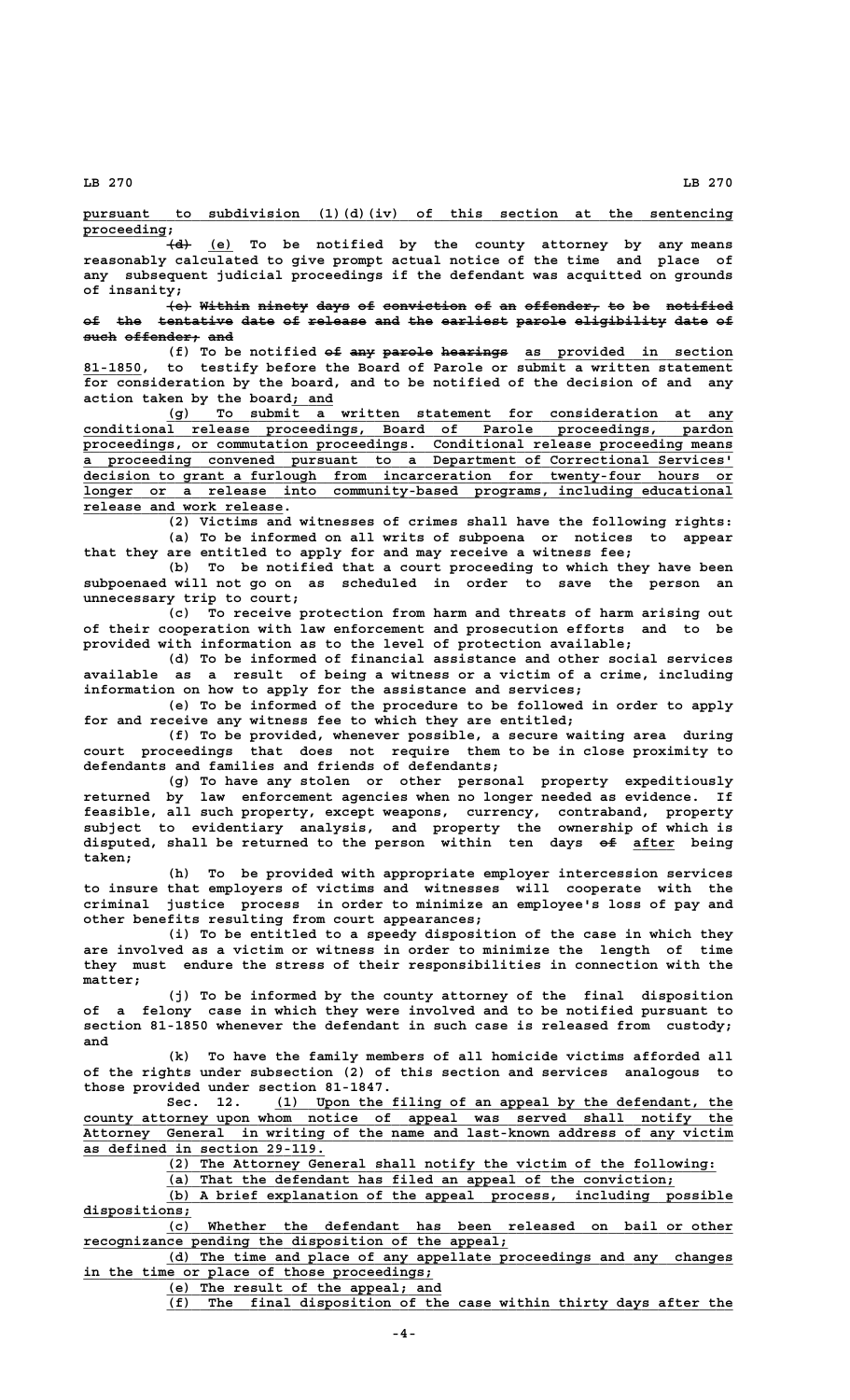**final disposition. \_\_\_\_\_\_\_\_\_\_\_\_\_\_\_\_\_\_**

 **\_\_\_\_\_\_\_\_\_\_\_\_\_\_\_\_\_\_\_\_\_\_\_\_\_\_\_\_\_\_\_\_\_\_\_\_\_\_\_\_\_\_\_\_\_\_\_\_\_\_\_\_\_\_\_\_\_\_\_\_\_\_\_\_\_\_\_\_ (3) In the event the defendant's conviction is reversed and the case** is remanded to the trial court for further proceedings, the victim has the same rights as he or she had during the previous proceedings which led to the  **appeal. \_\_\_\_\_\_\_**

Sec. 13. (1) As provided in subsections (2) and (3) of this **section, the victim, as defined in section 29-119, and the prosecuting** attorney shall be immediately notified of an escape by a prisoner confined and  **\_\_\_\_\_\_\_\_\_\_\_\_\_\_\_\_\_\_\_\_\_\_\_\_\_\_\_\_\_\_\_\_\_\_\_\_\_\_\_\_\_\_\_\_\_\_\_\_\_\_\_\_\_\_\_\_\_\_\_\_\_\_\_\_\_\_\_\_\_\_\_\_\_\_\_\_\_\_ accused of, convicted of, or sentenced for committing a crime against the \_\_\_\_\_\_\_\_\_\_\_\_\_\_\_\_\_\_\_\_\_\_\_\_\_\_\_\_\_\_\_\_\_\_\_\_\_\_\_\_\_\_\_\_\_\_\_\_\_\_\_\_\_\_\_\_\_\_\_\_\_\_\_\_\_\_\_\_\_\_\_\_\_\_\_\_\_\_ victim. The notice shall be given by any means reasonably calculated to give** prompt actual notice to the victim and the prosecuting attorney.

 **\_\_\_\_\_\_\_\_\_\_\_\_\_\_\_\_\_\_\_\_\_\_\_\_\_\_\_\_\_\_\_\_\_\_\_\_\_\_\_\_\_\_\_\_\_\_\_\_\_\_\_\_\_\_\_\_\_\_\_\_\_\_\_\_\_\_\_\_ (2) If the escape occurs before the sentence is executed or before \_\_\_\_\_\_\_\_\_\_\_\_\_\_\_\_\_\_\_\_\_\_\_\_\_\_\_\_\_\_\_\_\_\_\_\_\_\_\_\_\_\_\_\_\_\_\_\_\_\_\_\_\_\_\_\_\_\_\_\_\_\_\_\_\_\_\_\_\_\_\_\_\_\_\_\_\_\_ the prisoner is delivered to the custody of the Department of Correctional \_\_\_\_\_\_\_\_\_\_\_\_\_\_\_\_\_\_\_\_\_\_\_\_\_\_\_\_\_\_\_\_\_\_\_\_\_\_\_\_\_\_\_\_\_\_\_\_\_\_\_\_\_\_\_\_\_\_\_\_\_\_\_\_\_\_\_\_\_\_\_\_\_\_\_\_\_\_ Services or the county corrections agency, the chief law enforcement officer \_\_\_\_\_\_\_\_\_\_\_\_\_\_\_\_\_\_\_\_\_\_\_\_\_\_\_\_\_\_\_\_\_\_\_\_\_\_\_\_\_\_\_\_\_\_\_\_\_\_\_\_\_\_\_\_\_\_\_\_\_\_\_\_\_\_\_\_\_\_\_\_\_\_\_\_\_\_ of the agency in charge of the prisoner's detention shall notify the victim \_\_\_\_\_\_\_\_\_\_\_\_\_\_\_\_\_\_\_\_\_\_\_\_\_\_\_\_\_\_\_\_\_\_\_\_\_\_\_\_\_\_\_ and the prosecuting attorney of the escape.**

 **\_\_\_\_\_\_\_\_\_\_\_\_\_\_\_\_\_\_\_\_\_\_\_\_\_\_\_\_\_\_\_\_\_\_\_\_\_\_\_\_\_\_\_\_\_\_\_\_\_\_\_\_\_\_\_\_\_\_\_\_\_\_\_\_\_\_\_\_ (3) If the prisoner is confined pursuant to a sentence, the chief \_\_\_\_\_\_\_\_\_\_\_\_\_\_\_\_\_\_\_\_\_\_\_\_\_\_\_\_\_\_\_\_\_\_\_\_\_\_\_\_\_\_\_\_\_\_\_\_\_\_\_\_\_\_\_\_\_\_\_\_\_\_\_\_\_\_\_\_\_\_\_\_\_\_\_\_\_\_ administrator of the facility where the prisoner was confined shall notify the \_\_\_\_\_\_\_\_\_\_\_\_\_\_\_\_\_\_\_\_\_\_\_\_\_\_\_\_\_\_\_\_\_\_\_\_ victim and the prosecuting attorney.**

 **Sec. 14.** Victim's rights under sections 81-1843 to 81-1850 and 9, 12 to 14, and 17 of this act may be waived by the victim at any  **\_\_\_\_\_\_\_\_\_\_\_\_\_\_\_\_\_\_\_\_\_\_\_\_\_\_\_\_\_\_\_\_\_\_\_\_\_\_\_\_\_\_\_\_\_\_\_\_\_\_\_\_\_\_\_\_\_\_\_\_\_\_\_\_\_\_\_\_\_\_\_\_\_\_\_\_\_\_ sections 9, 12 to 14, and 17 of this act may be waived by the victim at any \_\_\_\_\_\_\_\_\_\_\_\_\_\_\_\_\_\_\_\_\_\_\_\_\_\_\_\_\_\_\_\_\_\_\_\_\_\_\_\_\_\_\_\_\_\_\_\_\_\_\_\_\_\_\_\_\_\_\_\_\_\_\_\_\_\_\_\_\_\_\_\_\_\_\_\_\_\_ time by (1) written consent, in person or by attorney, filed with the clerk of \_\_\_\_\_\_\_\_\_\_\_\_\_\_\_\_\_\_\_\_\_\_\_\_\_\_\_\_\_\_\_\_\_\_\_\_\_\_\_\_\_\_\_\_\_\_\_\_\_\_\_\_\_\_\_\_\_\_\_\_\_\_\_\_\_\_\_ the court or (2) oral consent in open court entered on the journal.**

**Sec. 15. Section 81-1849, Revised Statutes Supplement, 2002, is amended to read:**

81-1849. To receive the notices provided for in section 81-1848 and  **\_\_\_\_\_\_\_\_\_\_\_\_\_\_\_\_\_\_\_\_\_\_\_\_\_\_\_\_\_\_\_\_\_\_\_\_ sections 12 and 13 of this act, a victim shall keep the county attorney** informed of his or her current address and telephone number<sub>1</sub> until sentence has been imposed or the final disposition reached in the case in which the victim is involved, whichever is earlier.

**Sec. 16. Section 81-1850, Reissue Revised Statutes of Nebraska, is amended to read:**

**81-1850. (1) Upon request of the victim and at the time of conviction of the offender, the county attorney of the jurisdiction in which a person is convicted of a felony shall forward to the Board of Parole, the \_\_\_\_\_\_**  $Department of Correctional Services, the country corrections agency, or the$ Department of Health and Human Services the name and address of any victim, as  **\_ \_\_\_\_\_\_\_\_\_\_\_\_\_\_\_\_ defined in section 29-119, of the convicted person. The board, the Department \_\_\_\_\_\_\_\_\_\_\_\_\_\_\_\_\_\_\_\_\_\_\_\_\_\_\_\_\_\_\_\_\_\_\_\_\_\_\_\_\_\_\_\_\_\_\_\_\_\_\_\_\_\_\_\_\_\_\_\_\_\_\_\_\_\_\_\_\_\_\_\_\_\_\_\_\_\_ of Correctional Services, the county corrections agency, or the Department of \_\_\_\_\_\_\_\_\_\_\_\_\_\_\_\_\_\_\_\_\_\_\_\_\_\_ Health and Human Services shall include the name in the file of the convicted person, but the name shall not be part of the public record of any parole hearings of the convicted person. Any victim, including a victim who has waived his or her right to notification at the time of conviction, may request \_\_\_\_\_\_\_\_\_\_\_\_\_\_\_\_\_\_ the notification prescribed in this section, as applicable, by sending a** written request to the board, the Department of Correctional Services, the  **\_\_\_\_\_\_\_\_\_\_\_\_\_\_\_\_\_\_\_\_\_\_\_\_\_\_\_\_\_\_\_\_\_\_\_\_\_\_\_\_\_\_\_\_\_\_\_\_\_\_\_\_\_\_\_\_\_\_\_\_\_\_\_\_\_\_\_\_\_\_\_\_\_ county corrections agency, or the Department of Health and Human Services any time after the convicted person is incarcerated and until the convicted person** is no longer under the jurisdiction of the board, the county corrections  **\_\_\_\_\_\_\_ agency, or the Department of Correctional Services or, if the person is under the jurisdiction of the Department of Health and Human Services, within the three-year period after the convicted person is no longer under the \_\_\_\_\_\_\_\_\_\_\_\_\_\_\_\_\_\_\_\_\_\_\_\_\_\_\_\_\_\_\_\_ jurisdiction of the board, the county corrections agency, or the Department of Correctional Services.**

**(2) A victim whose name appears in the file of the convicted person shall be notified by the Board of Parole:**

(a) Within ninety days after conviction of an offender, of the  **\_\_\_\_\_\_\_\_\_\_\_\_\_\_\_\_\_\_\_\_\_\_\_\_\_\_\_\_\_\_\_\_\_\_\_\_\_\_\_\_\_\_\_\_\_\_\_\_\_\_\_\_\_\_\_\_\_\_\_\_\_\_\_\_\_\_\_\_\_\_\_\_\_\_\_\_\_\_ tentative date of release and the earliest parole eligibility date of such offender; \_\_\_\_\_\_\_\_\_**

 **\_\_\_\_\_\_\_\_\_\_\_\_\_\_\_\_\_\_\_\_\_\_\_\_\_\_\_\_\_\_\_\_\_\_\_\_\_\_\_\_\_\_ (b) Of any parole hearings or proceedings;**

 **\_\_\_\_\_\_\_\_\_\_\_\_\_\_\_\_\_\_\_\_\_\_\_\_\_\_\_\_\_\_\_\_\_\_\_\_\_\_\_\_\_\_\_ (c) Of any decision of the Board of Parole;**

 **\_\_\_ (d) When a convicted person who is on parole is returned to custody because of parole violations; and**

 **——— \_\_\_ (b) (e) If the convicted person has been adjudged a mentally disordered sex offender or is a convicted sex offender, when such person is released from custody or treatment.**

**Such notification shall be given in person, by telecommunication, or** by certified or registered mail.

**(3) A victim whose name appears in the file of the convicted person** shall be notified by the Department of Correctional Services or a county  **corrections agency: \_\_\_\_\_\_\_\_\_\_\_\_\_\_\_\_\_\_**

**(a) When a convicted person is granted a furlough or release from** incarceration for twenty-four hours or longer or any transfer of the convicted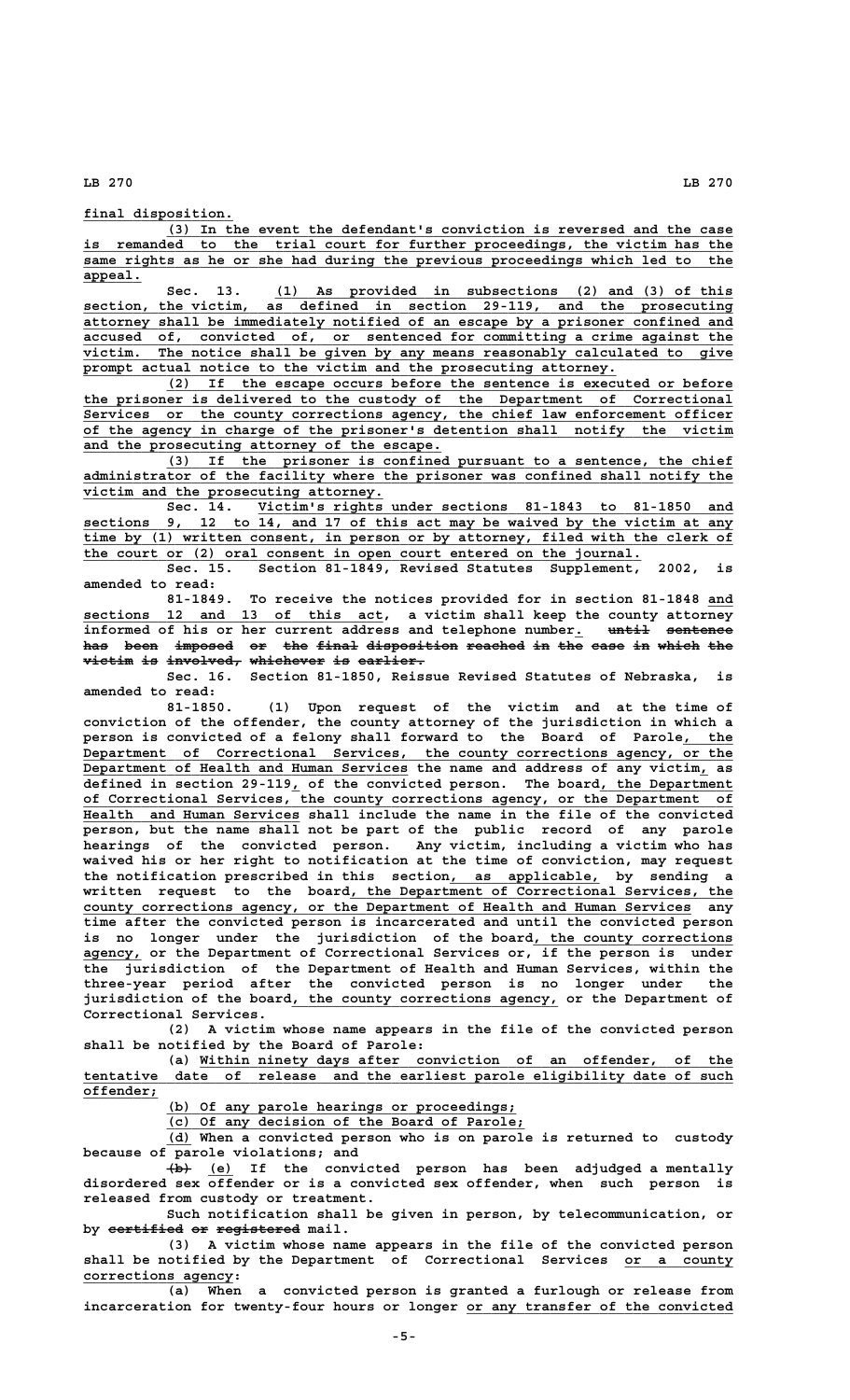## **\_\_\_\_\_\_\_\_\_\_\_\_\_\_\_\_\_\_\_\_\_\_\_\_\_\_ person to community status;**

**(b) When a convicted person is released into community-based** programs, including educational release<sub>7</sub> and work release<sub>7</sub> and extended-leave **programs. Such notification shall occur at the beginning and termination of any such program;**

**(c) When a convicted person escapes or does not return from a granted furlough or release and again when the convicted person is returned** into custody; and

**(d) When a convicted person is discharged from custody upon** completion of his or her sentence. Such notice shall be given at least thirty  **\_\_\_\_\_\_\_\_\_\_\_\_\_\_\_\_\_\_\_\_\_\_\_\_\_\_\_\_\_\_\_\_\_\_\_\_\_\_\_\_ days before discharge, when practicable;**

 **\_\_\_\_\_\_\_\_\_\_\_\_\_\_\_\_\_\_\_\_\_\_\_\_\_\_\_\_\_\_\_\_\_\_\_\_\_\_\_\_\_\_\_\_\_\_\_\_\_\_\_\_\_\_\_\_\_\_\_\_\_\_\_\_\_\_\_\_ (e) Of the (i) department's calculation of the earliest parole \_\_\_\_\_\_\_\_\_\_\_\_\_\_\_\_\_\_\_\_\_\_\_\_\_\_\_\_\_\_\_\_\_\_\_\_\_\_\_\_\_\_\_\_\_\_\_\_\_\_\_\_\_\_\_\_\_\_\_\_\_\_\_\_\_\_\_\_\_\_\_\_\_\_\_\_\_\_ eligibility date of the prisoner with all potential good time or disciplinary \_\_\_\_\_\_\_\_\_\_\_\_\_\_\_\_\_\_\_\_\_\_\_\_\_\_\_\_\_\_\_\_\_\_\_\_\_\_\_\_\_\_\_\_\_\_\_\_\_\_\_\_\_\_\_\_\_\_\_\_\_\_\_\_\_\_\_\_\_\_\_\_\_\_\_\_\_\_ credits considered if the sentence exceeds ninety days or (ii) county \_\_\_\_\_\_\_\_\_\_\_\_\_\_\_\_\_\_\_\_\_\_\_\_\_\_\_\_\_\_\_\_\_\_\_\_\_\_\_\_\_\_\_\_\_\_\_\_\_\_\_\_\_\_\_\_\_\_\_\_\_\_\_\_\_\_\_\_\_\_\_\_\_\_\_\_\_\_ corrections agency's calculation of the earliest release date of the prisoner. \_\_\_\_\_\_\_\_\_\_\_\_\_\_\_\_\_\_\_\_\_\_\_\_\_\_\_\_\_\_\_\_\_\_\_\_\_\_\_\_\_\_\_\_\_\_\_\_\_\_\_\_\_\_\_\_\_\_\_\_\_\_\_\_\_\_\_\_\_\_\_\_\_\_\_\_\_\_ The victim may request one notice of the calculation described in this \_\_\_\_\_\_\_\_\_\_\_\_\_\_\_\_\_\_\_\_\_\_\_\_\_\_\_\_\_\_\_\_\_\_\_\_\_\_\_\_\_\_\_\_\_\_\_\_\_\_\_\_\_\_\_\_\_\_\_\_\_\_\_\_\_\_\_\_\_\_\_\_\_\_\_\_\_\_ subdivision. Such information shall be mailed not later than thirty days \_\_\_\_\_\_\_\_\_\_\_\_\_\_\_\_\_\_\_\_\_\_\_\_\_\_\_\_\_ after receipt of the request;**

 **\_\_\_\_\_\_\_\_\_\_\_\_\_\_\_\_\_\_\_\_\_\_\_\_\_\_\_\_\_\_\_\_\_\_\_\_\_\_\_\_\_\_\_\_\_\_\_\_\_\_\_\_\_\_\_\_\_\_\_\_ (f) Of any reduction in the prisoner's minimum sentence; and**

 **\_\_\_\_\_\_\_\_\_\_\_\_\_\_\_\_\_\_\_\_\_\_\_\_\_\_\_\_\_\_\_\_\_\_\_\_\_\_\_\_\_\_\_\_\_\_\_\_\_\_\_\_\_\_\_\_\_\_\_\_\_\_\_\_\_\_\_\_ (g) Of the victim's right to submit a statement as provided in section 81-1848. \_\_\_\_\_\_\_\_\_\_\_\_\_\_\_**

**(4) A victim whose name appears in the file of a convicted person shall be notified by the Department of Health and Human Services:**

**(a) When a person convicted of an offense listed in subsection (5) of this section becomes the subject of a mental health petition pursuant to the Nebraska Mental Health Commitment Act prior to his or her discharge from custody upon the completion of his or her sentence or within thirty days after such discharge. The county attorney who filed the mental health petition shall notify the Department of Correctional Services of such petition. The Department of Correctional Services shall forward the names and addresses of victims appearing in the file of the convicted person to the Department of Health and Human Services;**

**(b) When a person under a mental health board commitment pursuant to subdivision (a) of this subsection escapes from an inpatient facility providing board-ordered treatment and again when the person is returned to an inpatient facility;**

**(c) When a person under a mental health board commitment pursuant to subdivision (a) of this subsection is discharged or has a change in disposition from inpatient board-ordered treatment;**

**(d) When a person under a mental health board commitment pursuant to subdivision (a) of this subsection is granted a furlough or release for twenty-four hours or longer; and**

**(e) When a person under a mental health board commitment pursuant to subdivision (a) of this subsection is released into educational release**  $\frac{\text{programs}}{\text{r}}$  or work release programs.  $\frac{\text{r}}{\text{r}}$  or extended-leave programs. Such **notification shall occur at the beginning and termination of any such program.**

**(5) Subsection (4) of this section applies to persons convicted of at least one of the following offenses which is also alleged to be the recent act or threat underlying the commitment of such persons as mentally ill dangerous persons:**

**(a) Murder in the first degree pursuant to section 28-303;**

**(b) Murder in the second degree pursuant to section 28-304;**

**(c) Kidnapping pursuant to section 28-313;**

**(d) Assault in the first degree pursuant to section 28-308;**

**(e) Assault in the second degree pursuant to section 28-309;**

**(f) Sexual assault in the first degree pursuant to section 28-319;**

**(g) Sexual assault in the second degree pursuant to section 28-320; (h) Sexual assault of a child pursuant to section 28-320.01;**

**(i) Stalking pursuant to section 28-311.03; or**

**(j) An attempt, solicitation, or conspiracy to commit an offense listed in subdivisions (a) through (i) of this subsection.**

 **\_\_\_\_\_\_\_\_\_\_\_\_\_\_\_\_\_\_\_\_\_\_\_\_\_\_\_\_\_\_\_\_\_\_\_\_\_\_\_\_\_\_\_\_\_\_\_\_\_\_\_\_\_\_\_\_\_\_\_\_\_\_\_ (6) A victim whose name appears in the file of a convicted person** shall be notified by the Board of Pardons:

 **\_\_\_\_\_\_\_\_\_\_\_\_\_\_\_\_\_\_\_\_\_\_\_\_\_\_\_\_\_\_\_\_\_\_\_\_\_\_\_\_\_\_\_\_\_\_\_\_\_ (a) Of any pardon or commutation proceedings; and**

 **\_\_\_\_\_\_\_\_\_\_\_\_\_\_\_\_\_\_\_\_\_\_\_\_\_\_\_\_\_\_\_\_\_\_\_\_\_\_\_\_\_\_\_\_\_\_\_\_ (b) If a pardon or commutation has been granted.**

 **\_\_\_ (7) The Board of Parole, the Department of Correctional Services, ——— \_\_\_\_\_\_\_\_\_\_\_\_\_\_\_\_\_\_\_\_\_\_\_\_\_\_ and the Department of Health and Human Services, and the Board of Pardons** shall adopt and promulgate rules and regulations as needed to carry out this  **section.**

 **\_\_\_\_\_\_\_\_\_\_\_\_\_\_\_\_\_\_\_\_\_\_\_\_\_\_\_\_\_\_\_\_\_\_\_\_\_\_\_\_\_\_\_\_\_\_\_\_\_\_\_\_\_\_\_\_\_\_\_\_\_\_\_\_\_\_\_\_ (8) The victim's address and telephone number maintained by the \_\_\_\_\_\_\_\_\_\_\_\_\_\_\_\_\_\_\_\_\_\_\_\_\_\_\_\_\_\_\_\_\_\_\_\_\_\_\_\_\_\_\_\_\_\_\_\_\_\_\_\_\_\_\_\_\_\_\_\_\_\_\_\_\_\_\_\_\_\_\_\_\_\_\_\_\_\_ Department of Correctional Services, the Department of Health and Human \_\_\_\_\_\_\_\_\_\_\_\_\_\_\_\_\_\_\_\_\_\_\_\_\_\_\_\_\_\_\_\_\_\_\_\_\_\_\_\_\_\_\_\_\_\_\_\_\_\_\_\_\_\_\_\_\_\_\_\_\_\_\_\_\_\_\_\_\_\_\_\_\_\_\_\_\_\_ Services, the county corrections agency, or the Board of Parole pursuant to**